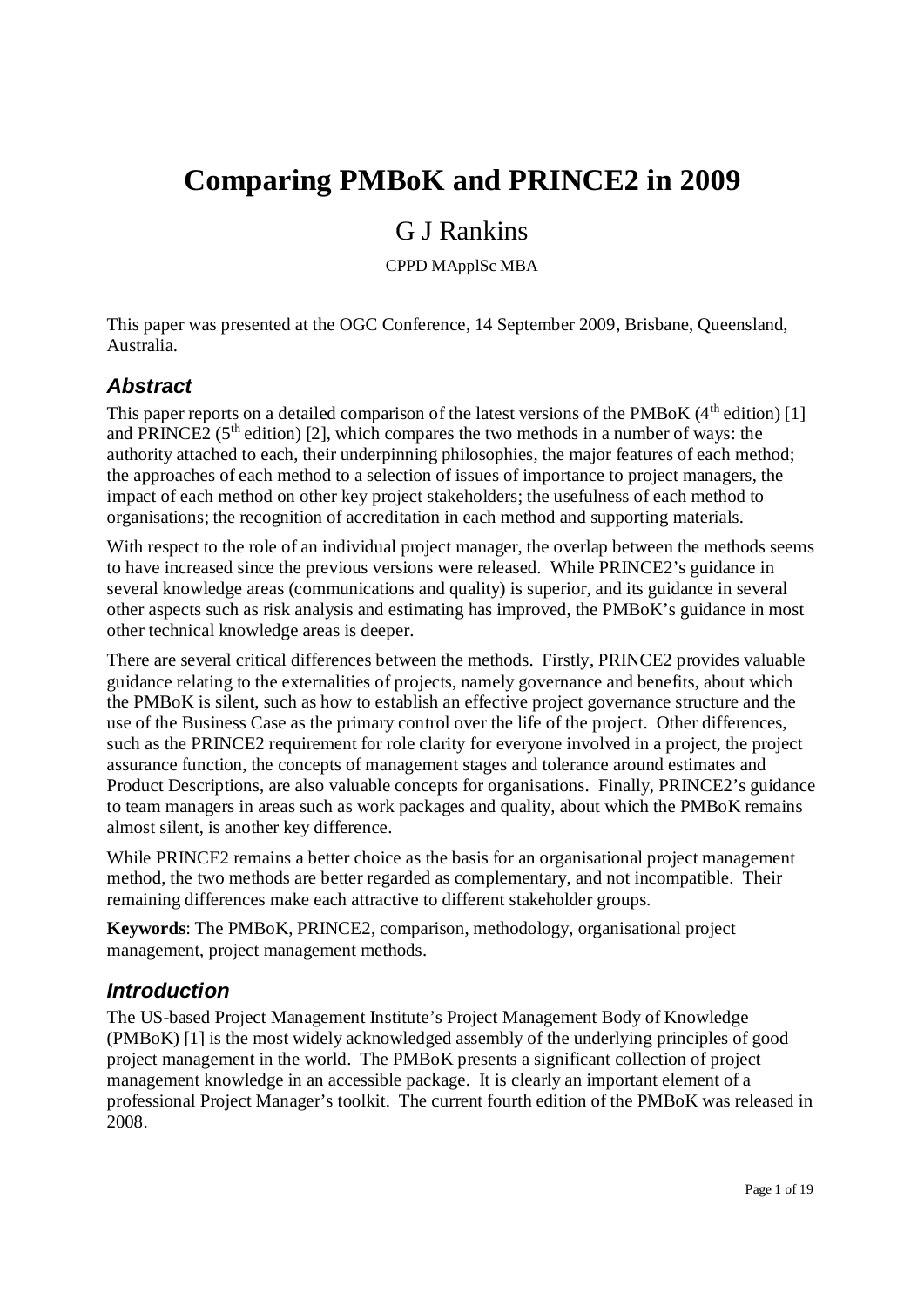The UK-based Office of Government Commerce's PRINCE2 method [2] is the mandated or de facto standard project management method in the UK, many parts of Europe and increasingly in Australia and New Zealand. The number of people acquiring PRINCE2 qualifications continues to increase exponentially. The take-up of PRINCE2 in the USA, India and China has begun, with significant growth rates already in each country. PRINCE2 supports organisational needs for effective governance of projects. The current fifth edition was released in 2009.

PMI originally compiled its PMBoK in the late 1980s at a time when project failure rates were much higher than today, and it may have been felt that a 'project manager' skills problem needed to be addressed. The UK Association for Project Management (APM) first began developing its Body of Knowledge (APMBoK) around the same time and published the first edition in 1992. PRINCE was first published in 1989, being derived from an earlier method developed in the 1970s. PRINCE2 is the second version of PRINCE. It takes a more holistic view of project management; addressing project manager skills was seen as only one aspect of project management, hence the wider breadth of PRINCE2.

There is still a distinct polarisation of views in the project management profession in Australia as to which is the true way, the PMBoK or PRINCE2, as though these methods are mutually exclusive. Some organisations require their senior project managers to be PMP qualified; others mandate PRINCE2 Practitioner status. Most organisational project management methods are currently based on either the PMBoK or on PRINCE2. With the recent release of new versions of each method, there is an opportunity to compare them again, and reflect on their usefulness in the broader context in which project management occurs.

## *Method of comparison*

This paper compares the two methods in eight ways:

- 1. A comparison of the authority attached to each method
- 2. A comparison of the apparent philosophies underpinning each method
- 3. A direct comparison of the major features of each method, where possible
- 4. A comparison of the approaches each method takes to aspects of project management
- 5. A comparison of the impact of each method on key stakeholders
- 6. An assessment of the usefulness of each method to organisations
- 7. An assessment of the recognition of formal accreditation to each method
- 8. A brief discussion of supporting materials.

## *Authority attached to each method*

There are a number of terms used somewhat interchangeably when describing the PMBoK and PRINCE2 – 'guide', 'method', 'framework' and 'standard'.

The PMBoK calls itself a 'guide' to project management, but this term could also be applied to PRINCE2. PRINCE2 calls itself a 'method', in the dictionary sense that a method describes an 'established way of doing something', and of course the PMBoK could also be described as a 'method' in this sense.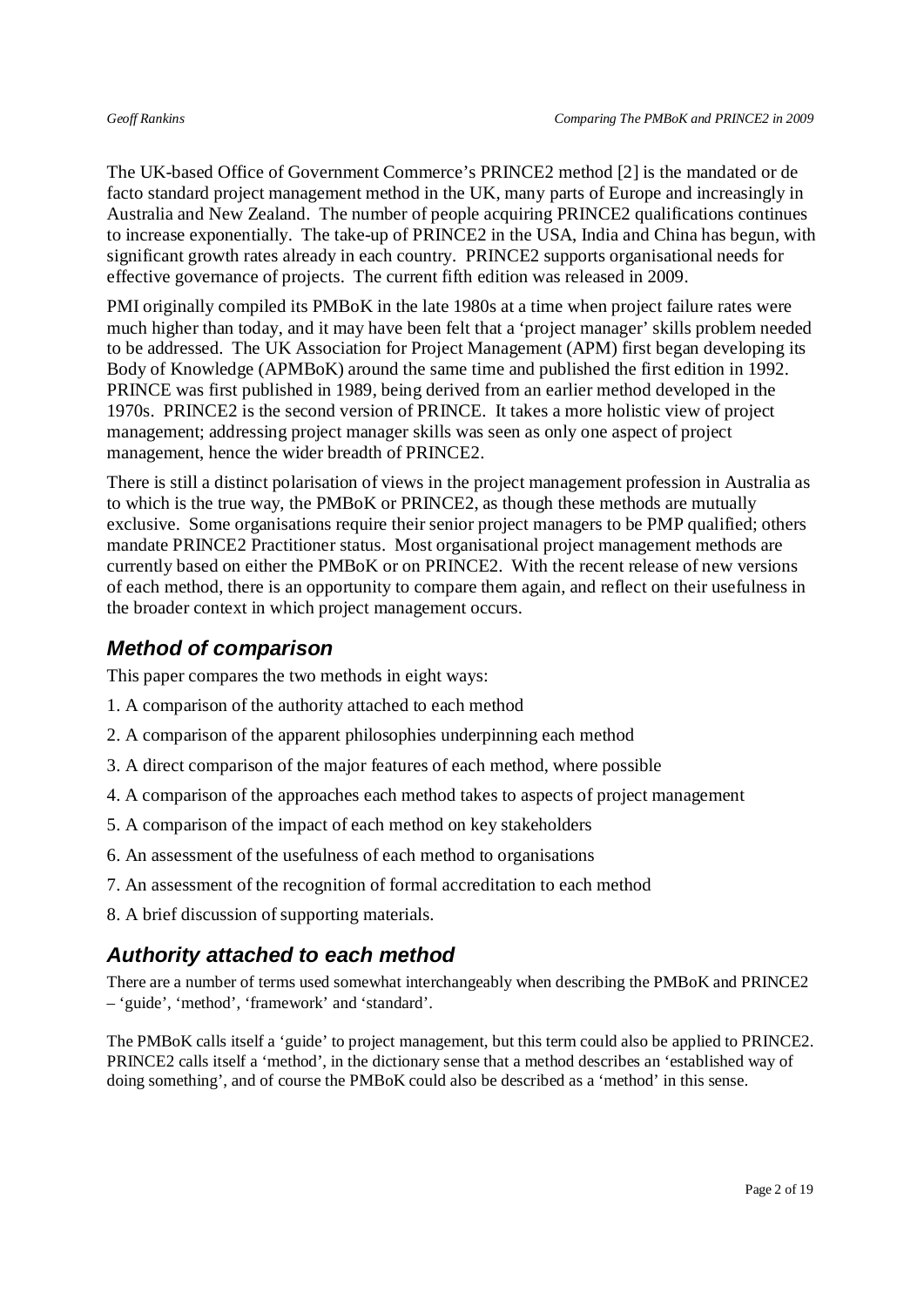Both describe themselves as providing a 'framework' for project management. However, this appears to be a generic use of the term, not carrying the same weight as the competency assessment frameworks provided under either the Australian Quality Training Framework for project management, or the Australian Institute of Project Management's (AIPM) Registered Project Manager (RegPM) framework.

The PMBoK carries the label 'Global Standard' on its cover, and describes itself as a 'standard', but defines this as meaning 'a formal document describing established norms, methods, processes and practices'. The beauty about such 'standards' is that there are so many to choose from. In this paper, the word 'standard' is taken rather to mean a document issued by a national or international standards organisation such as Standards Australia or the International Standards Organisation. While Chapter 3 of the PMBoK does in fact form the basis of the American National Standards Institute's project management standard, neither the PMBoK as a whole nor PRINCE2 is a 'standard' anywhere in the world. The emerging ISO 21500 Guide to Project Management will likely contain elements derived from either or both of the PMBoK and PRINCE2, and from other sources such as the APMBoK.

The authority of the PMBoK and PRINCE2 is reflected in other ways than mere terminology. In 2009, on a worldwide basis, the number of PMPs exceeded 350,000 (Source: PMI) and the number of people who have sat PRINCE2 exams exceeded 600,000 (Source: ILX Group). Currently, over 60,000 people per year sit the PRINCE2 Practitioner exam. In the UK, PRINCE2 certification is a prerequisite for over 60% of all project management roles advertised.

In Australia, something like 70% of the membership of PMI are IT project managers, whereas members of AIPM seem to have no particular allegiance to either the PMBoK or PRINCE2, perhaps seeing the methods as equivalently useful tools of the trade, or as not relevant to their industry. There is a clear trend for public sector organisations to prefer PRINCE2; governments in both Queensland and New Zealand adopted PRINCE2 in 2009.

## *Philosophy implied in each method*

A deeper distinction between the PMBoK and PRINCE2 relates to the philosophies implicit in the methods. The PMBoK implies that 'project management' is the work of a project manager, whereas in PRINCE2, 'project management' is the process that organisations use to govern and deliver projects. Organisations aligned with the PMBoK might hold the project manager accountable for the success of a project. Under PRINCE2, the project manager is never accountable to the organisation for the success of a project, merely responsible to the Project Board, which is held accountable by the organisation as a whole. While professional project managers should have no problems in operating in a PRINCE2 environment, PRINCE2 does explicitly consider the need for additional support for 'accidental' project managers; again the distinction between those 'accountable' and those 'responsible' is critical, and the Project Board must be more proactive in supporting an 'accidental' project manager.

PRINCE2 is now explicitly principles-based. Its seven principles of project management have always been implicit in PRINCE2, but have now been made explicit in a new chapter in the 2009 version. Of note is the principle that the project management method being used should be tailored to suit the needs of each specific project.

The PMBoK in one sense is a collection of tools and techniques. The latest version of PRINCE2 extends its description of tools and techniques in areas such as estimating and risk management, although these techniques are not currently examinable. The focus on tools and techniques in the PMBoK implies that its target audience is professional project managers. (The APMBoK's target audience is also professional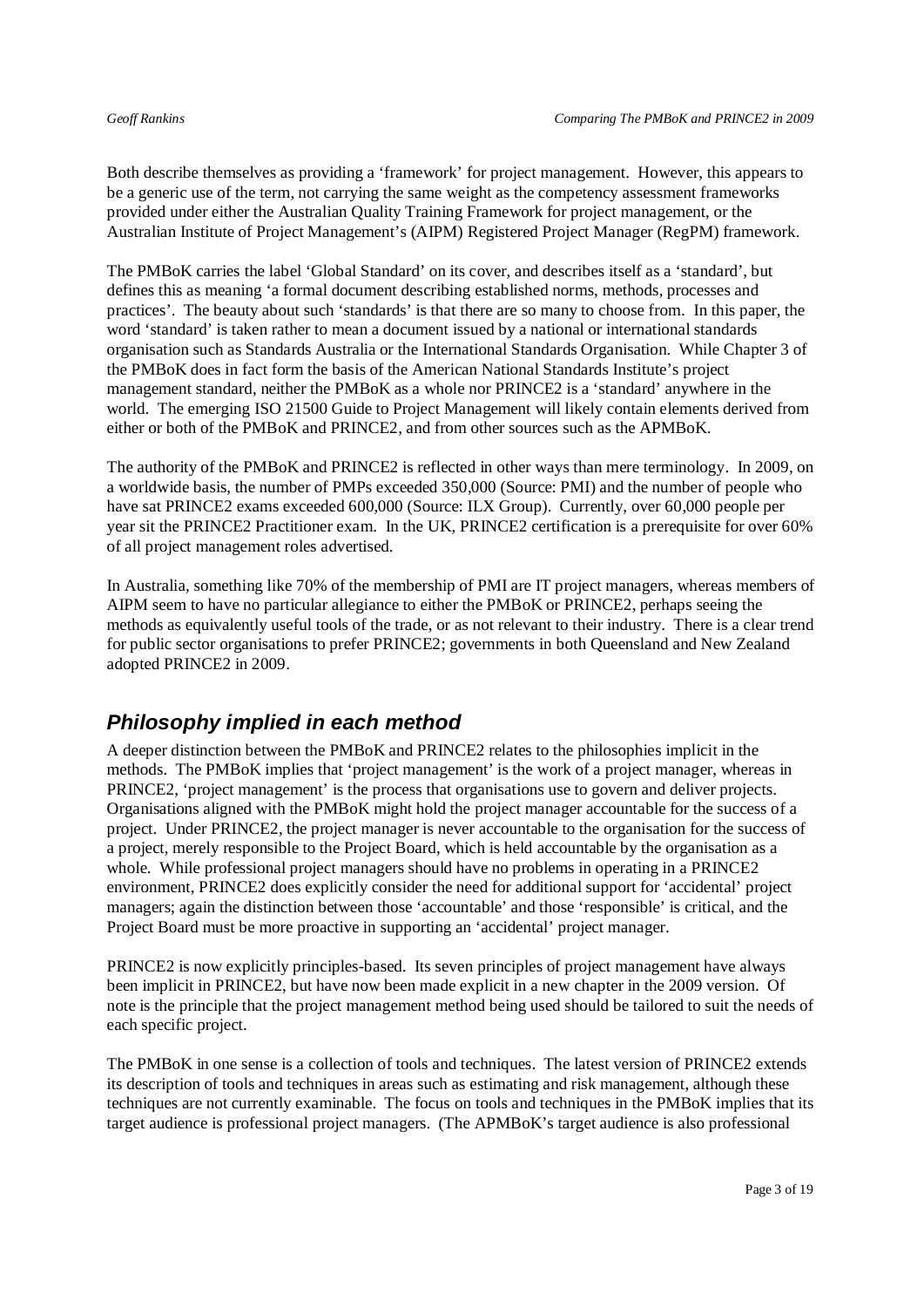project managers). The target audience of PRINCE2 includes not only project managers (who are not presumed to be professional project managers) but also those involved in governing projects, supporting projects and doing the work within projects.

There are also other distinctions between PRINCE2 and the PMBoK. With the PMBoK, it is possible to start a project, find out what the requirements are, then deliver a solution that meets these requirements. In PRINCE2, requirements are captured in Product Descriptions. PRINCE2 says that if you don't know what the requirements for the project's key products are, you shouldn't start a project to deliver a solution.

The PMBoK, the APMBoK and PRINCE2 all recognise that they are not complete, and all provide pointers to additional guidance. The PMBoK says that the project manager must understand and comply with organisational process assets, which of course could include an organisational project management method based on PRINCE2. Conversely, PRINCE2 has always said that its focus is on project management processes, not specific tools and techniques. The latest version of PRINCE2 goes further by saying that if a project manager needs to use a tool or technique not covered by PRINCE2, or inadequately covered by it, a project manager should seek out more detailed information from sources such as the various project management bodies of knowledge, including the PMBoK or the APMBoK.

A major distinction between PRINCE2 and the PMBoK is that PRINCE2 has always provided advice and guidance to those charged with governing projects, whereas this is outside the scope of the PMBoK. Organisations using only the PMBoK would need to develop additional induction and support materials to assist those governing projects. The latest version of PRINCE2 now provides a separate manual [X] targeted at those governing projects, which also discusses various principles of project governance. While it is still necessary to provide induction and support to those governing projects, the content of these briefings and the principles underpinning ongoing support are explicitly provided by PRINCE2.

Another deep distinction between the methods has to do with benefits. The PMBoK assumes that benefits will be realised through the use of a project's deliverables before the project is completed. Conversely, PRINCE2 says that the role of a project is to deliver products into an operational environment, and that many of the benefits of a project may not be realised in operational areas until some time after project closure, so that this is outside the scope of the project. PRINCE2 also says that a project manager in general will not have the organisational authority to force changes in operational areas that may be required to realise benefits, and that it is therefore one of the roles of the Senior User(s) on the Project Board to ensure that such changes happen. This level of pragmatism is missing from the PMBoK.

## *Comparison of key features*

### Enterprise environmental factors

Both methods identify organisational culture, and the portfolio context in which a particular project is to be commissioned, as critical factors to be examined and understood. The PMBoK identifies that knowledge of the available human resources pool and individual's availabilities will be important. PRINCE2 considers these factors within its process model, when the project management team is being designed, and when resources need to be assigned to specific tasks during detailed planning, but also recognises that projects commissioned in a programme environment are likely to be better supported in terms of proactive oversight and established procedures for such things as risk management and quality management.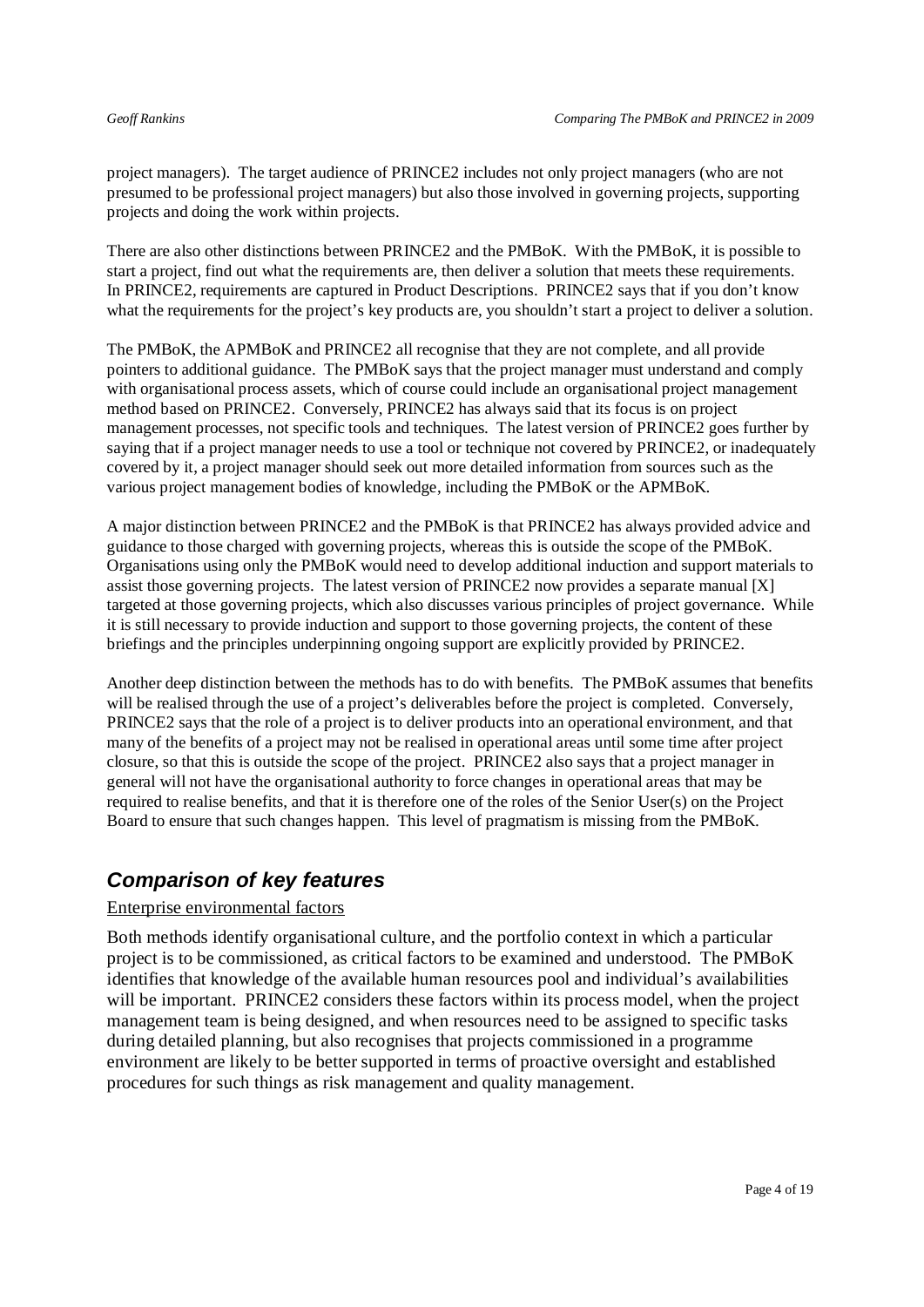### Organisational process assets

Both methods identify a range of organisational process assets that can be used by the project manager, including corporate processes and lessons learned from previous projects. The PMBoK generally regards procurement and contract administration as being aspects of project management, so corporate procedures regarding these processes are highlighted here. PRINCE2 regards these activities as specialist rather than project management activities, and so doesn't provide any guidance in these areas. In reality, most large organisations, particularly in the public sector, have standard procurement processes which would have priority over anything the PMBoK may provide. So the PRINCE2 approach simply reflects its origin in the public sector.

### Knowledge areas

The PMBoK provides nine 'knowledge areas'; PRINCE2 provides seven 'themes'. These features provide the knowledge that is to be applied during all or most of each method's process models. There are major overlaps, and several differences. Both methods recognise risk and quality as major knowledge areas. The PMBoK provides more support than PRINCE2 in the area of risk, but in Australia most organisations will conform to AS4360 in any case. In the PMBoK, certain quality aspects such as acceptance criteria appear in the Project Scope Statement, whereas in PRINCE2 they appear in a Project Product Description.

Both methods recognise that the core project performance criteria are related, and can be traded off against each other if needed, but they approach this in different ways. The PMBoK recognises scope, schedule, cost and quality as the key parameters; each is recognised as a knowledge area by the PMBoK. PRINCE2 now recognises scope, schedule, cost, quality, risk and benefits as the key project performance parameters; each is dealt with under one or more of the themes, such as planning and change control.

The PMBoK knowledge area on integration management deals with integration of all aspects of project management. In PRINCE2, this aspect of integration is covered somewhat by the workflow though the Start-up, Initiation and Planning processes, and by the change and progress themes.

The PMBoK has a knowledge area focussed on the human resource aspects of project management, and another knowledge area dealing with project communications. PRINCE2 has a theme called 'Organisation' that addresses both these aspects; PRINCE2 now provides significant support (drawn from the Managing Successful Programmes (MSP) [3] programme management method) for stakeholder engagement and communications.

The PMBoK has a knowledge area on procurement, which has no equivalent in PRINCE2, although the Work Package product and the processes associated significantly overlap with the procurement knowledge area.

PRINCE2 recognises the Business Case as a theme. In the PRINCE2 approach, the Business Case provides the primary control mechanism available to those governing the project, and is to be updated with actual costs to date and better forward estimates of future costs and benefits at the end of each management stage, just as both methods say that the Project Management Plan or PID should be similarly updated.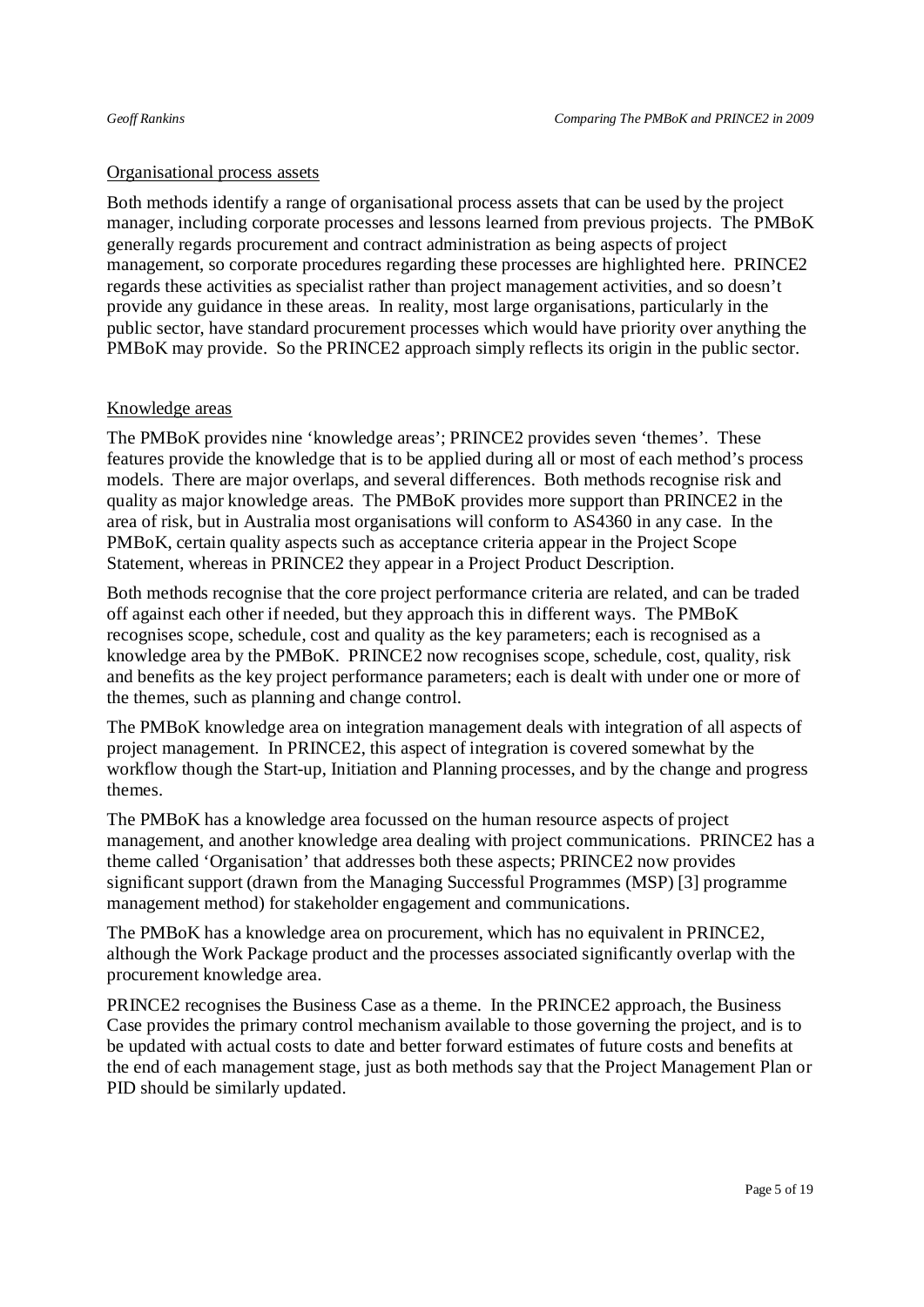PRINCE2 provides significant support for Configuration Management in the Change theme. This may be historical; perhaps the public sector organisations that were its first clients didn't have corporate configuration management procedures, and the PRINCE2 authors thought that they needed one.

Finally, PRINCE2 has a theme called Progress, which includes a description of project controls. These are predominantly controls that those governing the project can utilise. Almost every artefact in the PRINCE2 approach can be thought of as a control, such as team reports to the project manager and project reports from the project manager to corporate or program management (roughly equivalent to the 'sponsor' in the PMBoK). The novel control features of PRINCE2 include the Project Board, with defined roles and responsibilities for each of its types of member, other controls to support management by exception by the Project Board such as the concept of tolerance around budgets for schedule, cost, risk, quality and so on, and an exception process to deal with breaches of tolerance. Other control features embedded in the PRINCE2 approach are the linked concepts of management stages, planning horizons and stepwise refinement through an hierarchy of plans.

#### Process groups

The PMBoK identifies five process groups; PRINCE2 has seven main processes.

Both methods say that there may be natural phases associated with specific types of projects such as IT or building construction, and that the handoff between phases is at the discretion of the project manager. Both recognise that phases may overlap.

Both methods say that their processes may be invoked at lower levels of detail, say within specific phases.

The PMBoK process groups apply to every phase of a project. The PRINCE2 processes of *Starting Up a Project* (pre-project activities establishing scope and objectives) and *Initiating a Project* (high level delivery planning) are purely project management activities; no specialist products such as requirements are developed in these processes. The processes of *Controlling a Stage, Managing Product Delivery* and *Managing a Stage Boundary* apply to every management stage of a project. The *Closing a Project* process is invoked in the final delivery stage of a project. The *Directing a Project* process has no equivalent in the PMBoK; it describes the work of the Project Board over the life of the project.

Both methods say that the 'sponsor' may need to make a management decision as part of the transition between certain phases. In PRINCE2, these management decisions are formally recognised as constituting a boundary marking the end of one 'management stage' and the beginning of the next. Management stages may not overlap, although specialist phases may span stage boundaries.

#### **Techniques**

The PMBoK has always been more supportive in terms of techniques, such as quantitative risk analysis and earned value management. PRINCE2 has now moved towards the PMBoK in the sense that it provides detail on more techniques than just the three provided by the previous version: product-based planning, change control, and quality review. In both methods, the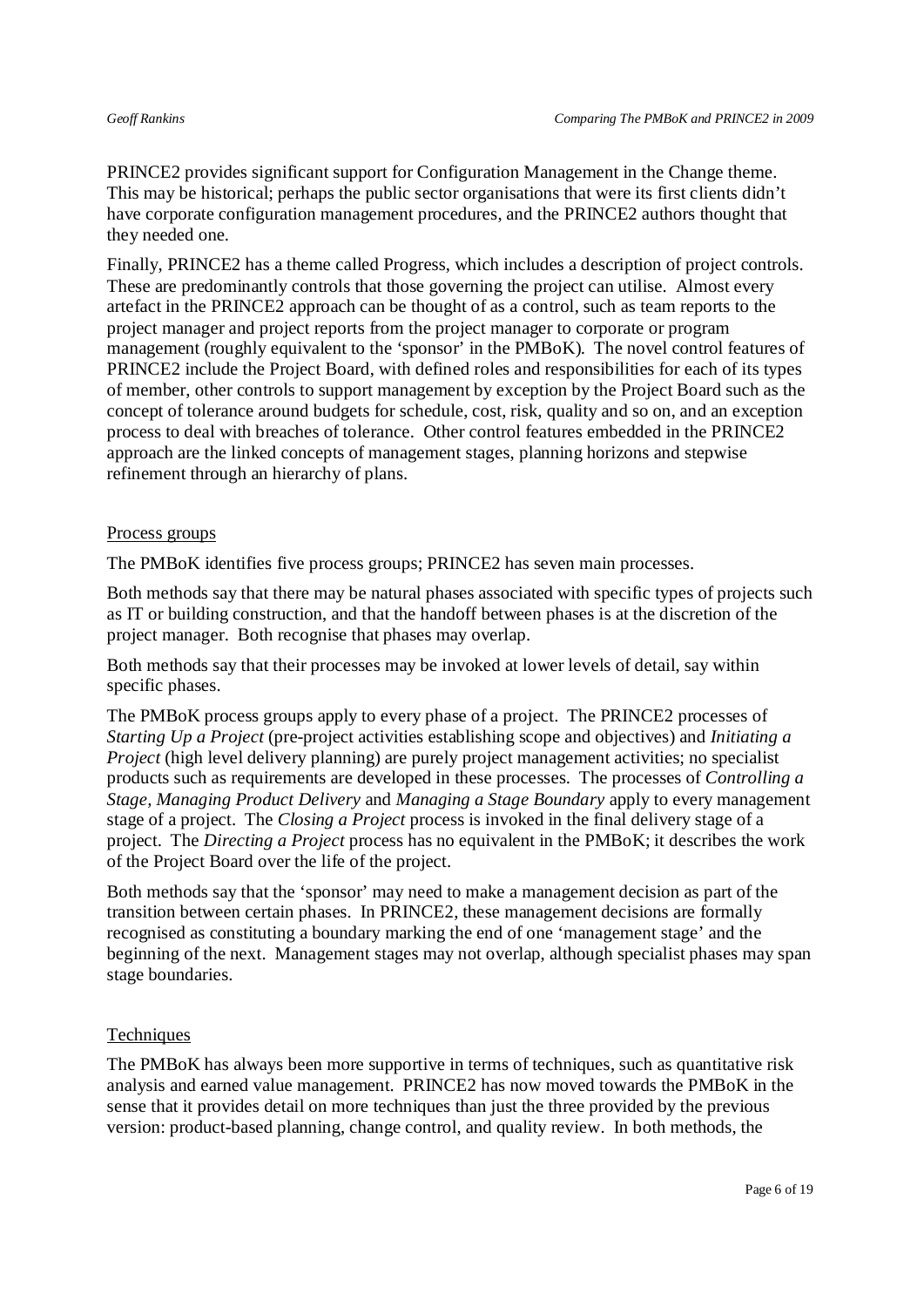techniques are embedded in the knowledge areas. In the PMBoK, there is no equivalent to the product-based planning technique. Product-based planning is a mandatory feature of PRINCE2, and aligns with the PRINCE2 principle that a project should remain focussed on the products it has been commissioned to deliver.

### Roles and Responsibilities

The PMBoK identifies three main roles: the project manager, the sponsor and the PMO. The project manager's role is specified in great detail in the knowledge areas and in the process model, the PMO's in an abbreviated manner and the sponsor's only in a cursory manner.

It is a principle of PRINCE2 that there should be clarity of roles and responsibilities. PRINCE2 identifies four main roles, and several optional roles. The main roles are the Project Executive supported by Senior User(s) and Senior Supplier(s), and the project manager. The responsibilities of these main roles are specified in detailed role descriptions, and are clearly identified at relevant points in the process model. Optional roles include assurance roles supporting the Project Board, project support, team managers, and a (scope) change authority.

### Key project management products

The PMBoK recognises three major project management products:

- the Charter, which includes a summary business case
- the Project Scope Statement
- the Project Management Plan.

In PRINCE2, the equivalents to these products are:

- the Project Mandate (although this is not a mandatory document)
- the Project Brief which now includes a Project Product Description
- the Project Plan, stage plans and supporting governance strategies and associated plans.

The three corresponding pairs of documents appear remarkably similar in intent and content. The PMBoK states that the Project Charter formally authorises the project manager to expend organisational resources, and may be developed external to the project by corporate or program management. In PRINCE2, the approved Project Brief authorises the project manager to commence planning, the approved Project Plan authorises the project in principle, and an approved project plan authorises the project manager to commence executing that stage plan. The Project Mandate and Project Brief may contain outline Business Cases, which will be fleshed out later as a full Business Case.

In addition, PRINCE2 recognises two more major products:

- the Business Case:
- the Benefits Review Plan.

The Business Case is one of the major differentiators between the methods, and it arises because of PRINCE2's support of project governance. In the PMBoK, the only reference to the Business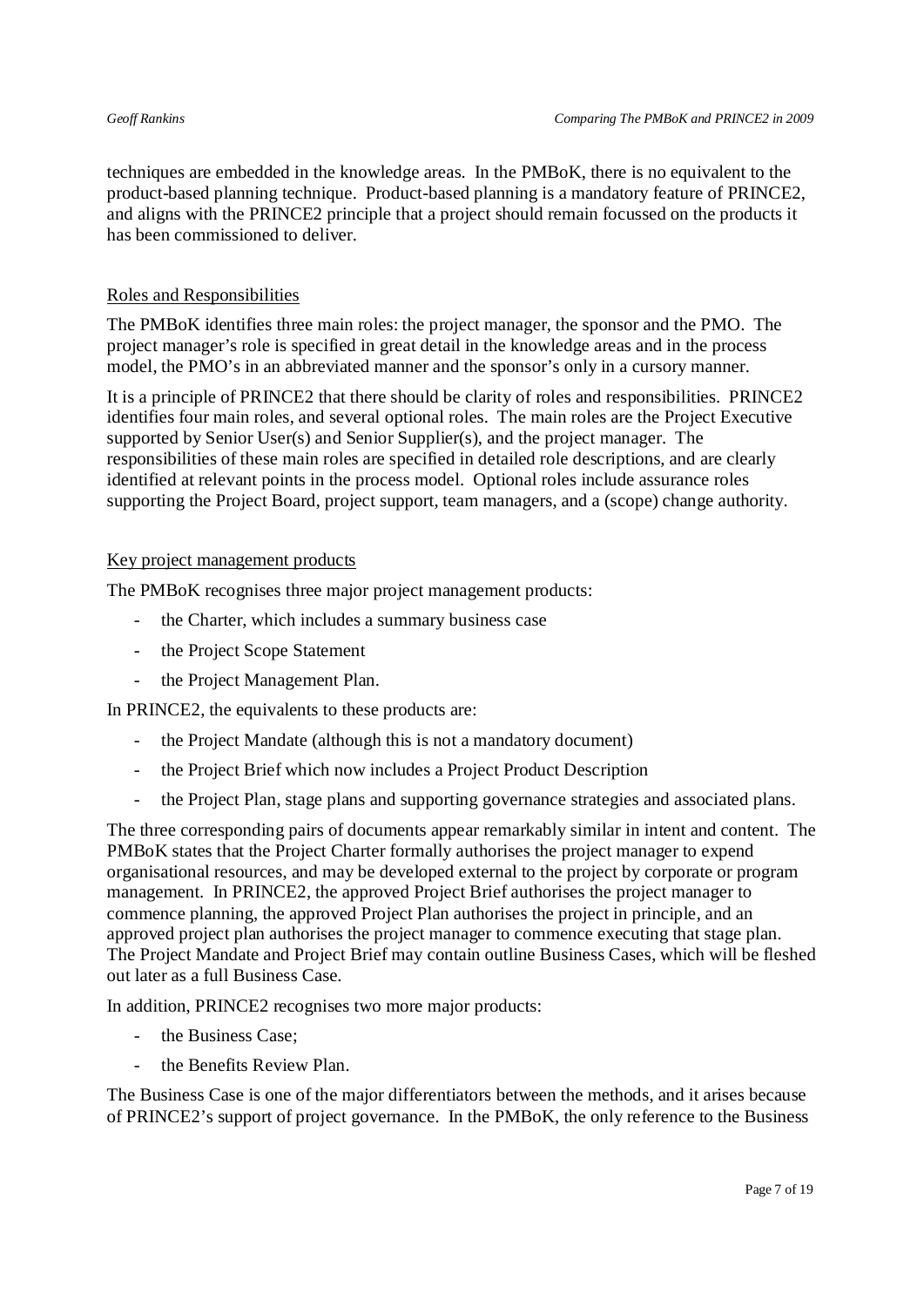Case is as an element of the Project Charter. In PRINCE2, the Business Case, updated at the end of each management stage with actuals to date and better estimates to the end of the project, better estimates of benefits expected, and a review of the risk position, provides the Project Board with the information it requires to agree to start the project and later to permit the project to continue past each stage boundary. The updated Business Case supports a decision by a functioning Project Board to terminate as early as possible a troubled project that is unsalvageable, in order to conserve organisational resources for more productive uses. The Business Case survives the end of the project; once benefits realised have been measured, the Business Case is updated and checked again to ensure that the organisation has received full value from the project.

The Benefits Review Plan is also a major differentiator between the methods; it specifies when and how the realisation of benefits will be confirmed, both before and after the project has finished. The Benefits Review Plan supports the PRINCE2 principle that projects are commissioned to deliver benefits. The Senior User(s) are held accountable for realisation of benefits in their operational areas.

## *Approaches to daily challenges*

### Project Manager's authority

In the PMBoK, the Project Charter provides the project manager with authority to expend organisational resources, to the end of the project. While the PMBoK recognises that a project may be prematurely terminated, it is silent on the way in which this can formally occur.

In PRINCE2, the project manager's authority derives from the Project Executive. The project board delegates to the project manager the authority to execute a Stage Plan. This authority expires in two ways: normally and abnormally. The project manager's authority to execute a project expires normally at a management stage boundary; this authority must be formally renewed by authorisation of the next stage plan. The project manager's authority to continue executing the project expires abnormally whenever a project or stage breaches its allocated tolerances. In both of these cases, the project manager must convince the project board that the project remains on track, or can be brought back on track, before further work is performed. The project manager acts on behalf of the project board; the Project Board is ultimately accountable for the project's success or failure.

#### Planning

PRINCE2 uses an output-based or product-based approach to planning. Planning starts by specifying the major deliverables required in a Project Product Description, then proceeds by iteratively identifying and specifying other products that will have to be developed on the way. Once this process has finished, the activities required to develop those products are identified. Thereafter, the formal approach is essentially identical to that prescribed by the PMBoK. While the PMBoK does say that planning could start with the required products, it does not provide any support for this approach. Of course, the PMBoK provides much more detail on the later aspects of planning, although the latest version of PRINCE2 is much more supportive in terms of describing useful estimating techniques.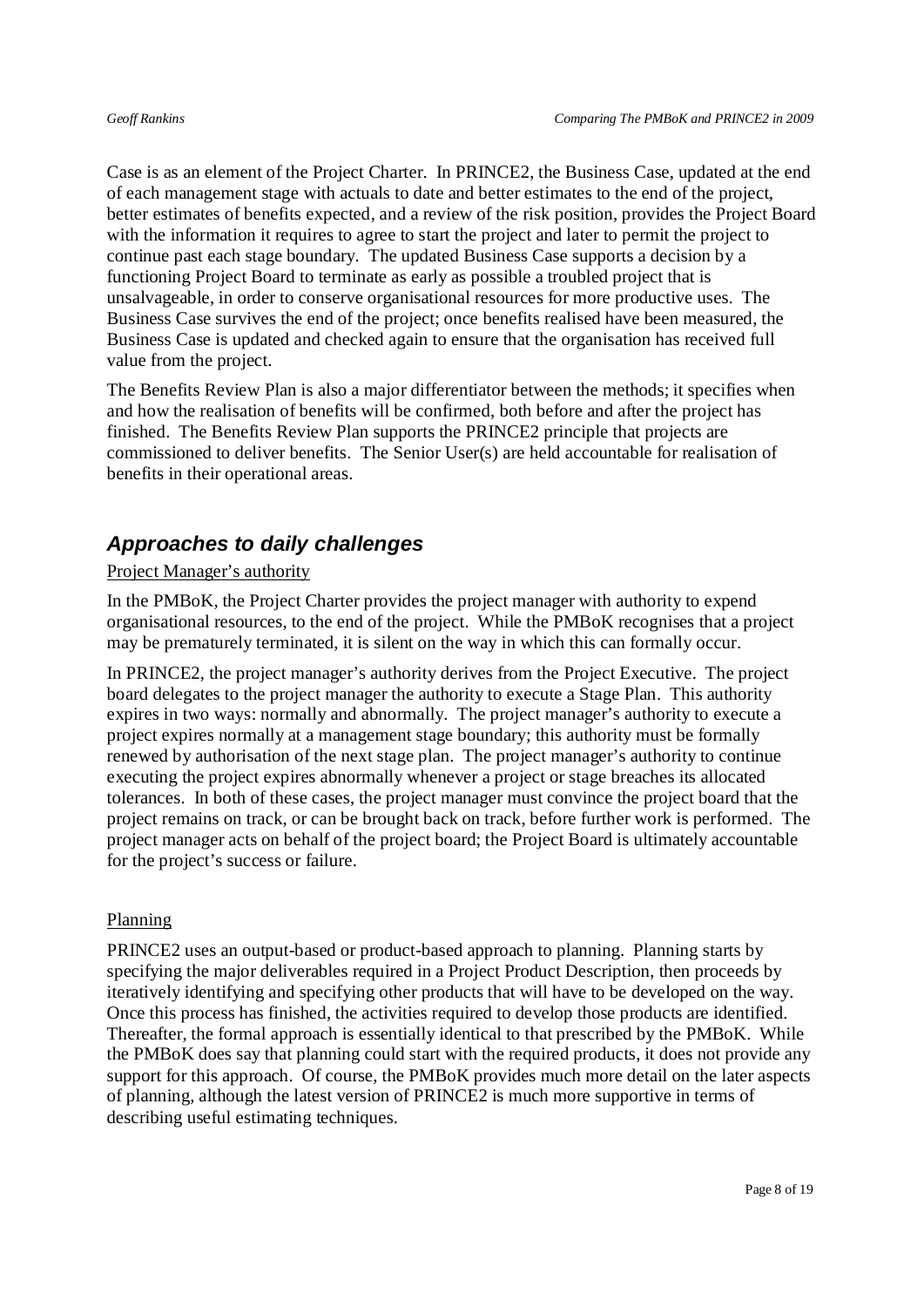PRINCE2 recognises a hierarchy of plans, providing increasing levels of detail and reflecting the needs of different levels of management. The Project Plan will be at a high level of detail, and will meet the needs of those governing the project. A Stage Plan will be at whatever level of granularity is required for effective control of that stage by the project manager. A Stage Plan may consist of one or more Team Plans, where a Team Plan provides for effective control of a team's work by a team manager. There is no hierarchy of plans in the PMBoK, because the method doesn't recognise that the needs of those in governance roles or team managers may be different to those of the project manager.

### Planning Horizons

Both methods have the concept of a planning horizon.

In the PMBoK, a WBS is created to cover the entire project. As the project progresses, the WBS will be reviewed and revised as necessary. The PMBoK does say however that it may be that the level of detail in distant aspects of a plan might initially be at a summary level, to be elaborated as the project progresses.

In PRINCE2 the planning horizon is usually set at around three months or so, beyond which the uncertainties of the future means that the value of detailed planning decreases below the cost of developing the plan. There is nothing stopping a project manager developing a detailed plan to the end of the project for budgeting purposes, however PRINCE2 takes the pragmatic view that in projects of long duration, the later elements of the plan will likely need to be reworked or replaced by the time they are needed.

#### Phasing

The PMBoK concept of 'phase' and the PRINCE2 concept of 'management stage' are not equivalent concepts. The former relates to technical control by the project manager. The latter relates to governance control by the Project Board.

Under the PMBoK, a project is decomposed into phases to provide better management control of the project. A phase is not synonymous with any of the process groups. All process groups may be applied in each phase. Initiating processes are carried out at the start of subsequent phases to validate decisions made during the original Project Charter and Scope processes. A 'phase end review' can be held. Phases may overlap, as part of a schedule compression technique.

In PRINCE2, a management stage represents a body of work large enough to be meaningful yet small enough that the Project Board remains in control. The Project Board reviews the project at the end of each stage, and makes a conscious decision to continue the project. The work within the stage may be decomposed into technical phases, at the discretion of the project manager, to support better technical control. Progression from one phase to the next is at the discretion of the project manager, and such phases may overlap. The management stage concept can then be seen as a governance control superimposed on top of what are essentially identical to the phases referred to in the PMBoK.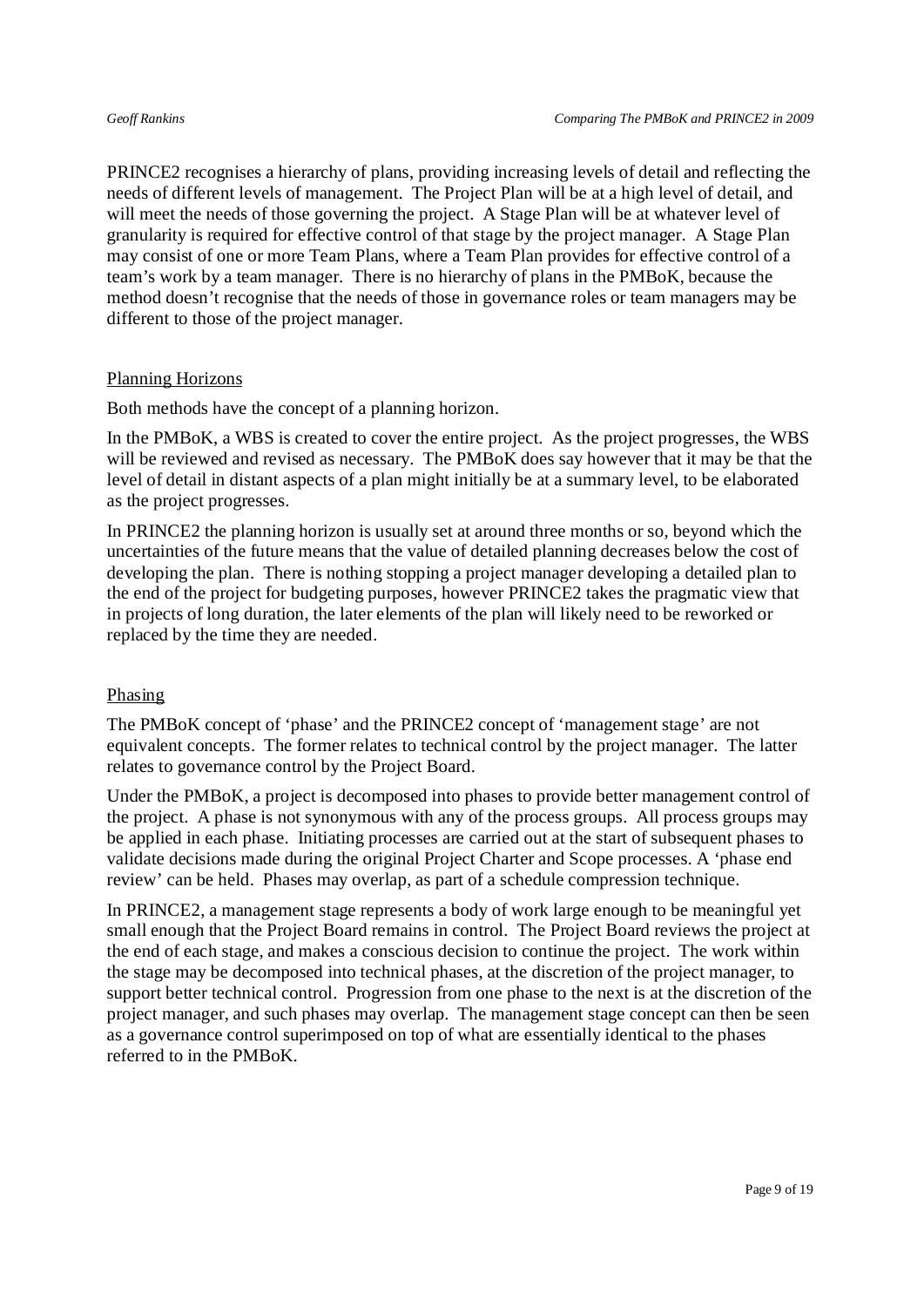#### Requirements

Under the PMBoK, project requirements would be gathered in an early phase of the project. The project manager would be held accountable if the requirements proved to be incomplete or incorrect. Under PRINCE2, project requirements are provided through the Project Product Description, which lists the key products to be delivered by the project and associated customer quality expectations and acceptance criteria. The Project Product Description is progressively elaborated in more detailed Product Descriptions for each of the key products, specifying functional, performance and quality requirements. Senior Users are held accountable for the correctness and completeness of the Project Product Description and Product Descriptions.

### Benefits

PRINCE2 provides significant guidance on benefits, in the principles, themes, processes, and roles, whereas the PMBoK is silent on benefits. This is a critical differentiator between the methods. The PMBoK will have to address this aspect of project performance if it is to become relevant as the basis of an organisational project management method, although the guidance on benefits in PMI's programme management offering is a useful step in the right direction. It could be that the PMBoK will need a new Knowledge Area focussed on benefits.

### Stakeholder Engagement

PRINCE2 has moved beyond just communication as a means of stakeholder engagement. Significant guidance in the area of stakeholder analysis and engagement has been drawn down from MSP, to greatly strengthen PRINCE2 in one of its previous areas of weakness. The PMBoK guidance in this area is now relatively weaker than that offered by PRINCE2.

### **Quality**

PRINCE2 provides significant guidance on quality, both quality assurance and quality control. Product quality in PRINCE2 is dependent on the quality criteria specified in Product Descriptions. Quality review of a product is always against these agreed quality criteria, which tends to make quality reviews less subjective. PRINCE2's structured quality review technique increases the effectiveness and efficiency of quality review activities. The PMBoK remains relatively weak in this area.

#### Volatility of key project management documents

The PMBoK states that several of the Process Groups (Planning, Executing, and Monitoring and Control) may update the Project Management Plan as the project progresses. The Project Charter, which includes the Business Case, may be reviewed and updated at the end of each phase.

PRINCE2 states that the Project Plan and the Business Case must be updated minimally at the end of each management stage with actual costs to date, and better estimates for future costs and benefits, and will also be updated at the end of the project with actual costs and better estimates of benefits, and will also be updated with the value of benefits realised by the time of a post-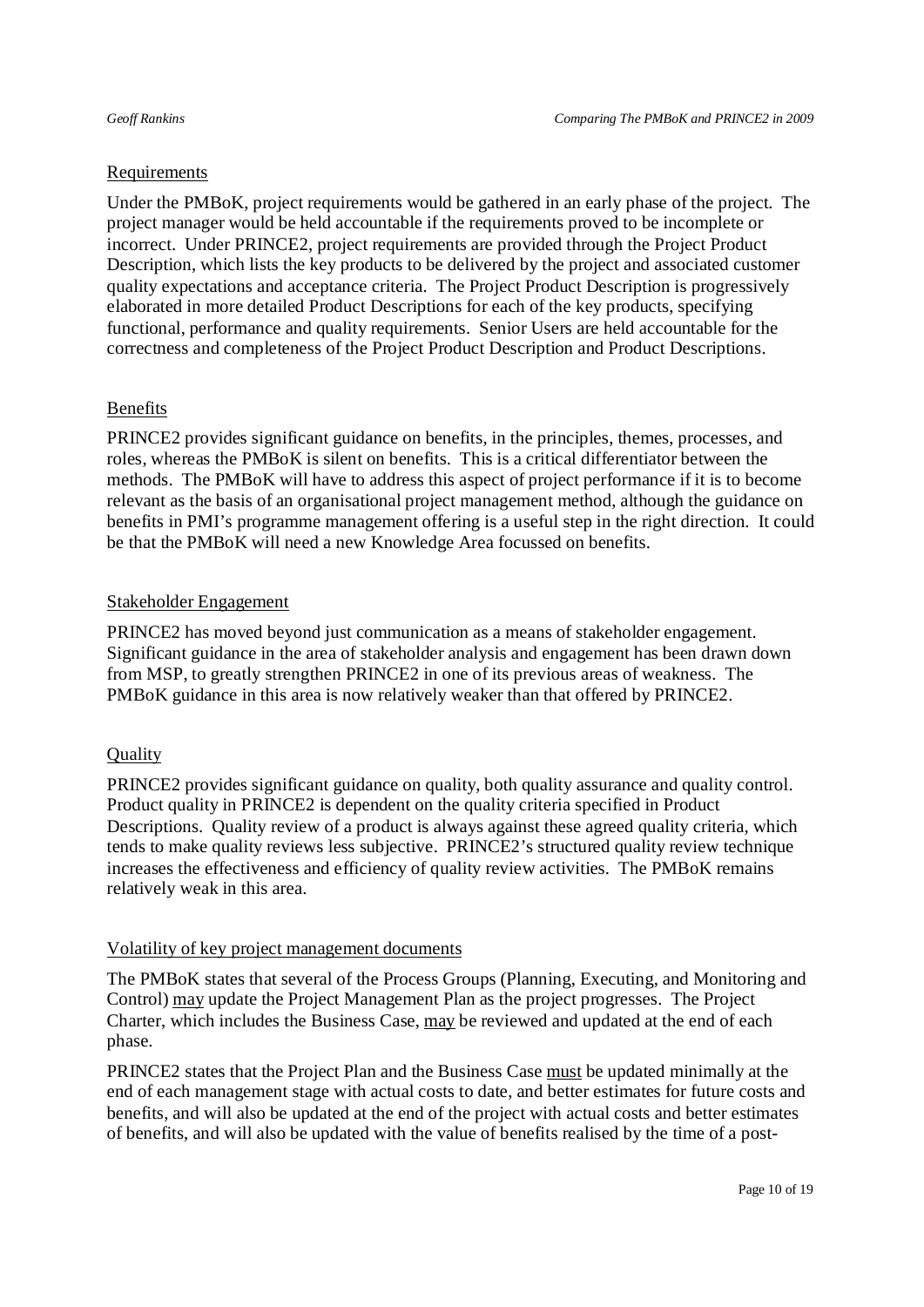project benefits review. Why? Because corporate or program management will hold the Project Board members accountable for delivery of the commitments outlined in the Business Case, the Executive and Senior Supplier for costs incurred and the Senior User for benefits realised.

### **Principles**

The collection and elevation of the seven principles of PRINCE2 provides support to project managers who find themselves having to deal with a situation not covered by knowledge areas, processes or roles. There is no equivalent support in the PMBoK.

### Scaling up and down

Both methods state that the method should be scaled to suit the needs of the particular project. Not only is this now a principle of PRINCE2, there is an appendix in the PRINCE2 manual offering specific advice in many areas on scaling, such as Project Board structure, staging and planning.

## *Impact on stakeholders*

### Project Governance Support

The PMBoK defines a 'sponsor' as the person providing the project's funding. Other roles include specification of acceptance criteria and formal acceptance of deliverables. The sponsor may specify the frequency of project review meetings. Otherwise, the PMBoK appears silent in the area of governance, which reflects its historical background, and offers the sponsor no supporting guidance. The guidance on governance presented in PMI's programme management offering is a useful step in the right direction. The PMBoK will have to address project governance if it is to become relevant as the basis of an organisational project management method.

PRINCE2 is much more prescriptive about project governance. As might be expected, since the 'C' in PRINCE2 stands for 'Controlled', the method provides a wide range of controls to those tasked with governing projects. There is now a specific manual focussed on governance [4], although the base PRINCE2 manual also describes project governance.

In PRINCE2, a Project Board consists of a Project Executive representing the interests of the business funding the project, one or more Senior Suppliers representing the interests of those who will be creating the project's specialist products, and one of more Senior Users representing the interests of those who must take the products delivered by the suppliers and deliver benefits to the organisation. The roles and responsibilities of each are well specified. The Project Board's authority derives from corporate or program management, and terminates when the Project Board agrees that the project has been completed or is no longer viable. PRINCE2 does not require the Project Board to formally meet; for smaller projects and where otherwise not though useful, Project Board decisions can be made offline or informally. Rather, PRINCE2 describes several key Project Board decision points. There is a Project Board decision to approve the Project Brief and authorise initiation of the project. There is a Project Board decision to approve the Business Case, Project Plan and authorise commencement of the first delivery stage. There is a Project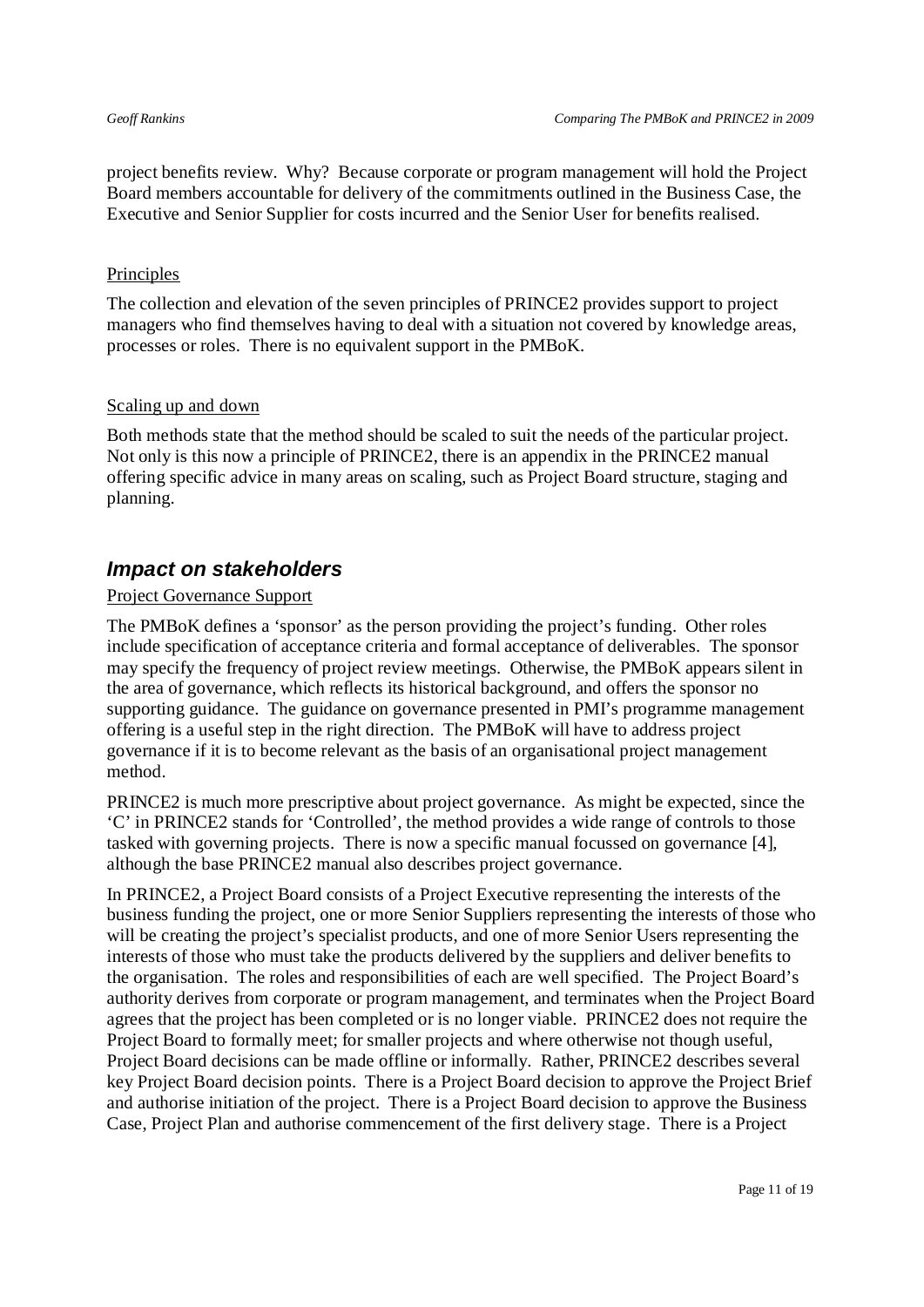Board decision at the end of each stage, to authorise continuation of the project into the next stage. Finally, there is a Project Board decision to authorise closure of the project. It is up to the Project Board to determine the level of formality it wishes to apply to each of these decisions.

PRINCE2 also identifies an optional Project Assurance function, supporting the Project Board by investigating, reviewing or auditing some aspect of the project and providing advice independent of the project manager. Further, a Project Board faced with a complex situation could in practice engage one or more people or organisations through the Project Assurance function to deal with the detail and provide a brief to the Project Board. This would occur in most organisations; it's simply formalised in the PRINCE2 method.

PRINCE2 identifies a Change Authority role or function, whereby the Project Board may delegate some of its authority to approve change requests to other roles including the project manager, or which may appear as a Change Control Board or equivalent.

Other controls available to the Project Board include:

- the ability to provide the project manager with ad hoc advice and direction
- setting of stage boundaries, which establish fire-breaks for reassessment of the project's ongoing viability and terminate runaway projects
- End Stage reviews, where progress to date and projects to the end of the project can be reviewed to ensure the ongoing viability of the project
- End Project reviews, after which the Project Board may decide to close the project, if they are convinced that the project's work has been satisfactorily completed. The project manager cannot summarily close a project
- at the end of the project, any open issues and risks, outstanding activities, product defects and any other follow-on actions are passed from the project manager to relevant operational managers for ongoing action
- setting of tolerances, giving the project manager some freedom to move around schedule or budget, while ensuring the Project Board remains in control through mandatory notification of the Project Board if a tolerance is breached
- the content and frequency of status reports, and whether a formal Project Board meeting is needed to review each status report.

Most PRINCE2 training organisations provide training in the method itself to project managers, to some of whom the governance aspects may appear as a burden. Most training organisations also provide briefings on the governance aspects of the method to senior executives, although many organisations do not take up these offerings. The full benefit of PRINCE2 to organisations cannot be realised if their Project Board members do not understand their governance responsibilities, or cannot operate effectively within the method.

#### Project Manager Support

The purpose of the PMBoK is to support project managers. The PMBoK knowledge areas provide much more detail in more areas than is generally provided by the PRINCE2 themes, although PRINCE2 now provides much more supporting detail in many of its themes.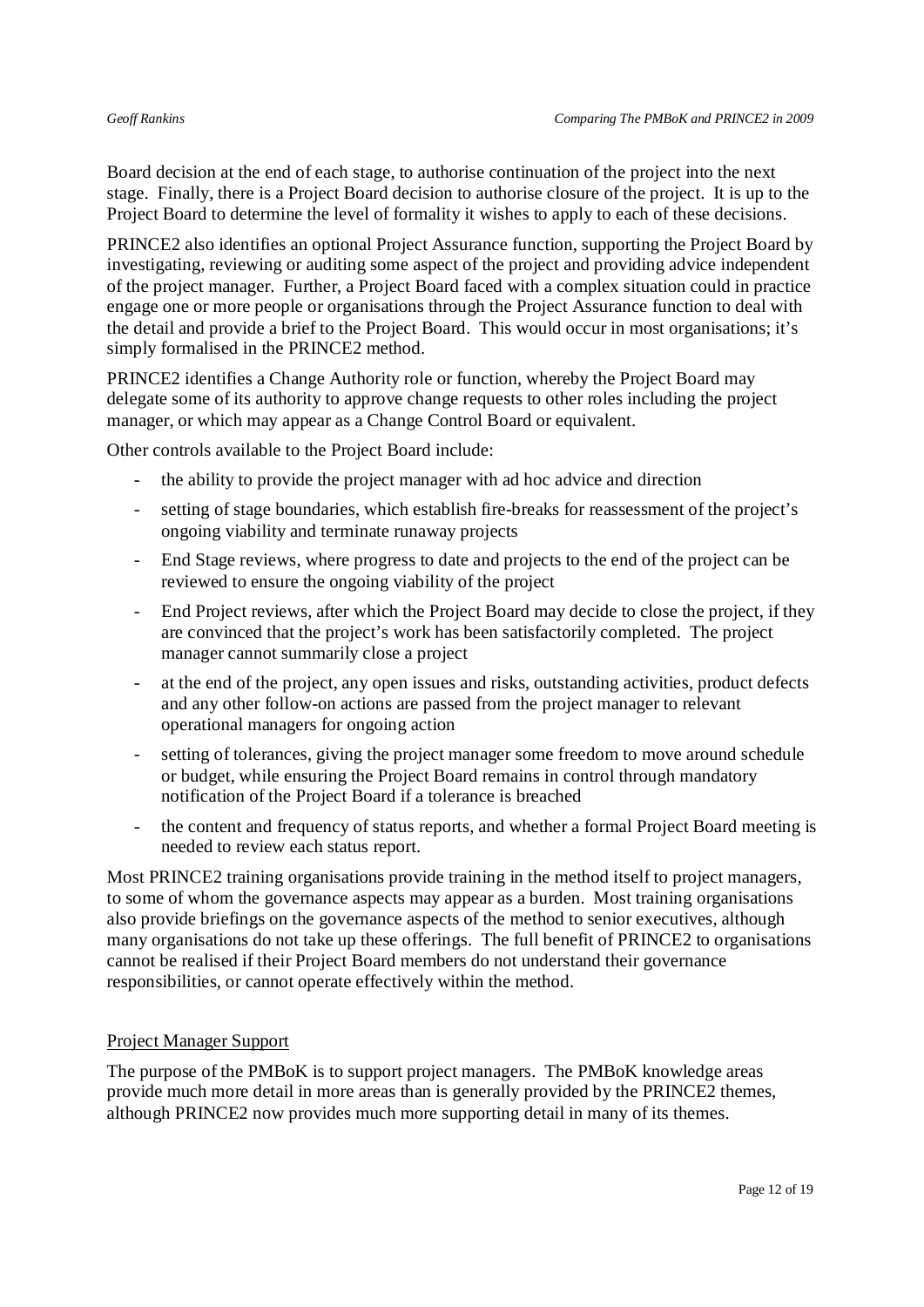Nevertheless, PRINCE2 provides several novel mechanisms that support the project manager, including:

- The approach to step-wise refinement of plans means that a project manager does not need to create detailed plans too far into the future, with the real prospect that they will have to be rewritten closer to the time they will be needed, although this approach is described in the PMBoK. A Project Plan represents a high-level overview, a Stage Plan provides whatever level of detail the project manager or project board is comfortable with before work on that Stage commences
- The product-based planning technique, which provides a principled front-end to WBSbased planning, particularly useful in novel domains and which supports a number of product-based controls, which make PRINCE2 very easily integrated into an earned-value management regime
- The 'golden thread' supporting quality represented by Customer Quality Expectations and associated Acceptance Criteria, the Project Quality Plan, Product Descriptions and Work Packages, the Quality Review Technique and the quality-related aspects of the issue management procedure, product approval, and final Customer Acceptance of deliverables
- The Work Package concept, which essentially becomes a formal contract or tasking mechanism between the project manager and those who will be developing the specialist products identified in the Work Package, and places the onus on project team leaders to obtain client acceptance of products delivered
- Project status reports, which provide a mechanism for project managers to formally escalate risks and issues to the Project Board
- Team checkpoint reports, product checklists and quality logs which enable the project manager to keep project teams under control

### Project Team Support

The PMBoK is silent about the needs of project team members. Its focus is on how a project manager can manage a project team, and it seems to imply that the project manager acquires the services of others through procurement and contract administration. The procurement knowledge area provides the project manager with the necessary guidance.

In PRINCE2, Work Packages must be negotiated between project managers and project team leaders or the person who will be doing the work, before the work starts. The method, if applied, helps to prevents situations arising where teams must deliver products within unachievable timeframes or budgets. If their Work Packages are large enough, the project team may need to develop a Team Plan to increase certainty around estimates and risks, and provide role clarity. Checkpoint reports provide mechanisms for project teams to formally escalate unresolved issues to the project manager. Since a Work Package could take the form of a contract with an external third party, there is an obvious overlap between PRINCE2's Work Packages and the PMBoK's procurement knowledge area.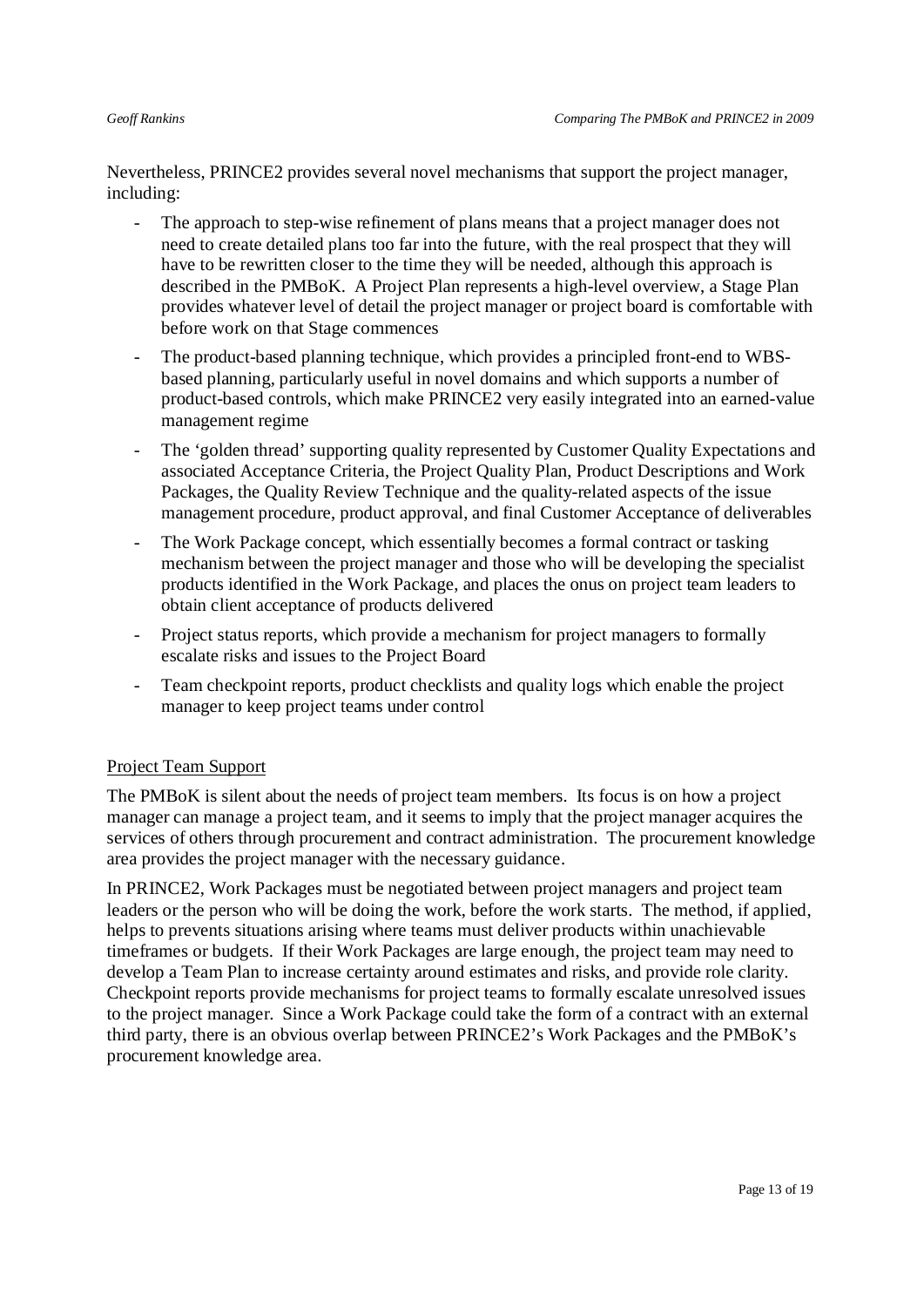### Project Support

Both the PMBoK and PRINCE2 recognise the value of a project support function. The PMBoK refers to this as a project management office (PMO), which may also be called a 'project office'. PRINCE2 uses the term Project Office, or Project Support Office. Both methods provide a description of the role of this function in a project environment.

The OGC recently released its Portfolio, Programme and Project Office (P3O) [6] offering which provides detailed guidance on justifying, establishing, operating and reinvigorating support functions at the three levels of portfolio, programme and project. PRINCE2 now defers to P3O for detail on project support functions.

## *Usefulness to organisations*

The PMBoK is targeted at professional project managers. While improving the competence of individual project managers is worthwhile, successful projects are generally a team effort, requiring effective input and action from corporate and programme management, those in project governance roles, P3Os, and those managing project teams. In this sense, PRINCE2 is of far greater use to organisations, because it provides guidance to those in governance roles (now through an additional manual focussed specifically on their needs), those in team management roles.

It seems that only a fraction of practicing project management professionals worldwide subscribe to either the PMBoK or PRINCE2. As well, a significant proportion of project managers are likely to be 'accidental' or part-time, and would view the PMBoK as a serious overkill. In the author's experience of training accidental project managers working in such areas as front-line healthcare, machinery workshops, and public administration roles, PRINCE2 is a steep learning curve but achievable because it reflects these people's everyday experience, provides approaches to common problems they experience, indicates the support they should expect to receive from others involved in the project, and hence is seen as more useful by them.

## *Recognition of formal accreditation*

There is a formal accreditation scheme associated with the PMBoK, culminating in recognition as a Project Management Professional (PMP). PRINCE2 has an entry level Foundation accreditation, and a higher level Practitioner accreditation. Both of the higher level accreditations require candidates to successfully complete a formal examination of their understanding of the corresponding method. Neither the PMI nor the OGC accreditation is competency-based.

In Australia, there are two main competency-based accreditations, both of which are primarily based on the PMBoK. The Australian Quality Training Framework supports tertiary-level Certificate IV, Diploma and Advanced Diploma awards. The Australian Institute of Project Management has developed its Registered Project Manager scheme, culminating in recognition as a Certified Practicing Project Director. The latter is essentially equivalent to an Advanced Diploma in project management. An experienced project manager, who can present evidence of having successfully managed a number of projects to completion under a PRINCE2 framework, but who has had no formal exposure to the PMBoK, should nevertheless have no difficulty in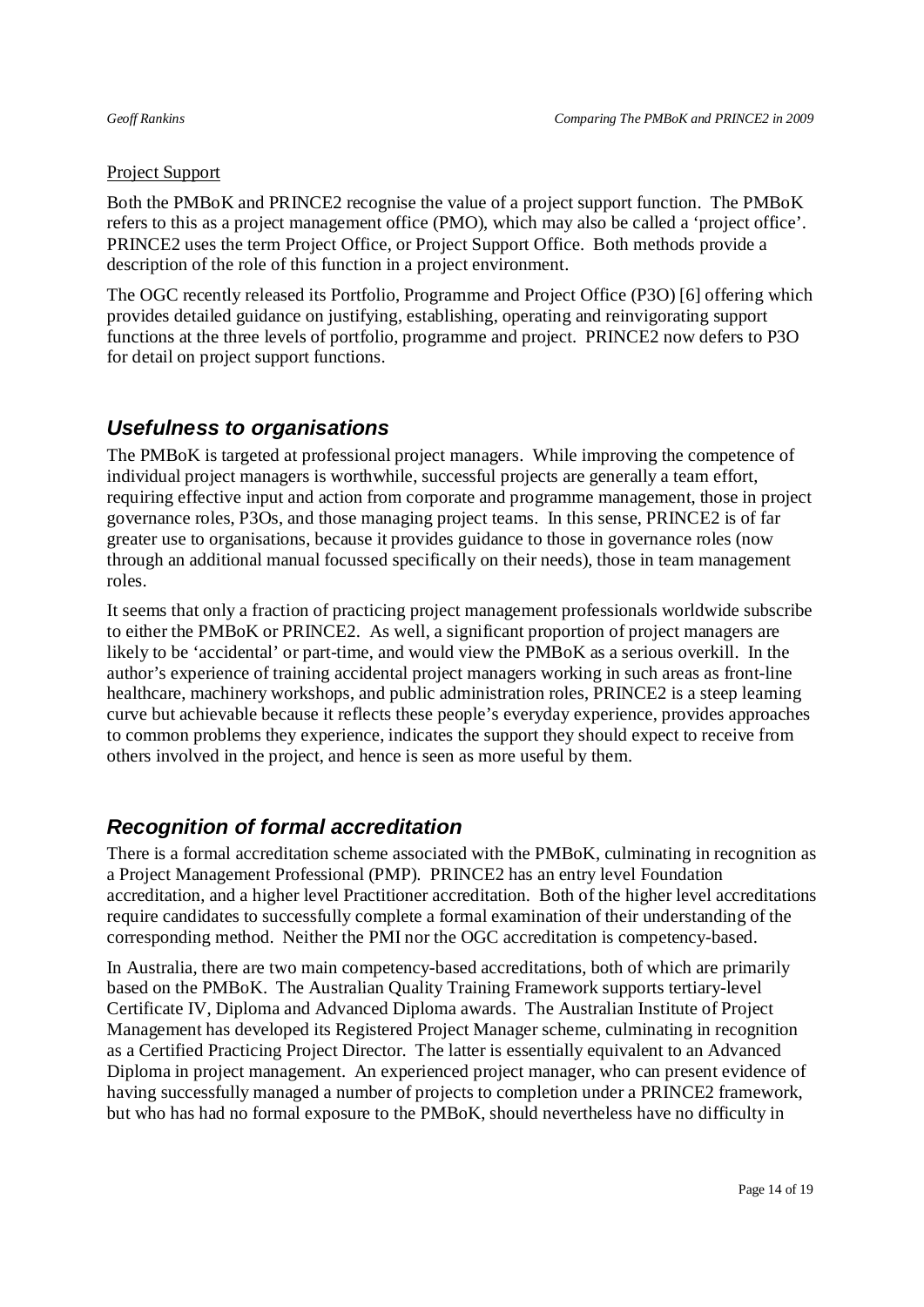achieving one or both of these competency-based accreditations, because the assessment is not at the level of detail required in a PMP examination.

## *Supporting materials*

PRINCE2 is supported by MSP as a programme management method, with which it interlocks very well through role and process integration. A draft of an offering at the portfolio management level has been released [12], and a final version is expected within a year.

The PMBoK is also supported by associated offerings at the programme [13] and portfolio management [14] levels. Care needs to be taken, though, because the word 'programme' used in the PMI world is not equivalent to the word 'programme' used in the OGC world. PMI seem to mean by programme a large project broken up into smaller projects, whereas OGC mean a set of interrelated projects and other initiatives that together enable outcomes of strategic importance to an organisation. In the terminology developed by the Global Alliance for Project Performance Standards [11], the PMI meaning best aligns with 'very large project' and the OGC meaning with 'strategic programme'. The PMI offering in the programme management space is best seen as an extension of the PMBoK that would flesh it out and move the PMBoK closer to PRINCE2 in the areas of governance and benefits focus. The OGC offering is a robust method that treats programme management as a management practice distinct from project management.

OGC have published a Programme and Project Sponsor (PPS) [7] offering to augment the guidance on governance contained in PRINCE2 and MSP. There is no equivalent offering from PMI.

OGC have published a Portfolio, Programme and Project Office (P3O) which describes a potential hierarchy of support functions. There is no equivalent offering from PMI.

OGC have published the Gateway Review Process [8], intended to provide assurance to those in governance roles about the effective establishment and progress of programmes and projects. There is no equivalent offering from PMI.

Both OGC and PMI have released maturity models which organisations can use to assess their current maturity and way forward – the Portfolio Programme and Project Management Maturity Model (P3M3) [9] from OGC and Organisational Project Management Maturity Model (OPM3) [10] from PMI.

PMI have released extensions to the PMBoK focussed on specific domains such as construction and government. There are no equivalent offerings from OGC.

PMI have released practice standards in such areas as configuration management, estimating and scheduling. There are no equivalent offerings from OGC.

## *Coexistence of the methods*

The PMBoK identifies a number of Organisational Process Assets that may be available to the project manager, one of which is an organisational project management method (PMM). One of the facets of an organisational PMM is a specification of the governance controls that the organisation expects to be utilised for projects. In many organisations, these governance controls are custom-built in-house. However, as the 'C' in PRINCE2 stands for 'Controlled', it begs the question: what if the governance controls in the organisational PMM were derived from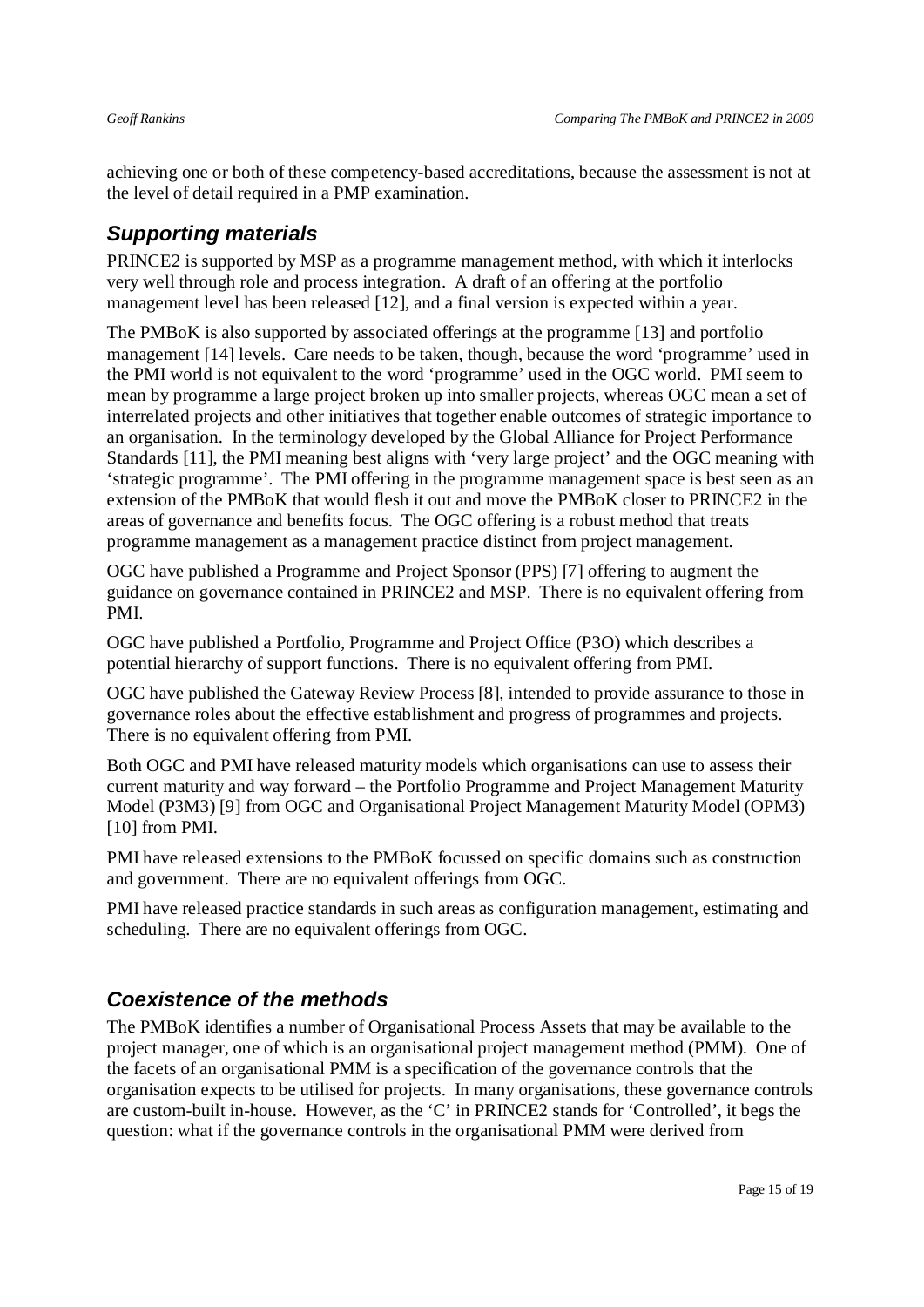PRINCE2, and mandated such things as a Project Board with defined roles and responsibilities rather than a loosely-defined 'sponsor', management by exception supported by tolerances and a formal exception process rather than weekly meetings, update and review of the Business Case at the end of each phase, Product Based Planning as a front-end to the usual activity-based planning, the use of Work Packages to control the work of project team members, and the use of the PRINCE2 process model including mandatory Project Board approval before progression from one management stage to the next. Could a PMP-qualified Project Manager cope? Clearly, the answer is 'very well', given the significant overlaps we've already discussed.

If an enterprise portfolio or program management function, such as a programme management office (PMO), commissioned a project and wished to hand it off to a professional project manager to execute, part of the selection process in many organisations is a matching between the nature and demands of the proposed project and the competency and experience of the various candidates. For example, the Defence Materiel Organisation (DMO) introduced its Acquisition Category framework in 2004 to relate the characteristics of projects to the competency of project managers thought able to manage such projects.

Other organisations use other means to size projects and identify suitably qualified or competent project managers. A small, low risk project might be handed to someone who's been on a PMBoK-based course or read the PRINCE2 manual. A larger, riskier project might need someone with more tools in their kit bag, as demonstrated by their having a PMP or a PRINCE2 Practitioner qualification. An even larger, very risky project (described as a daunting project by PRINCE2) might need someone with one or both of those qualifications, as well as demonstrated competency in project management. This thought process is the basis of DMO's Project Management Certification Framework introduced in 2006, which requires its project managers to gain formal accreditations (Certificates, Diplomas and Advanced Diplomas), which in Australia are primarily based on the PMBoK and require proof of the candidate's ability to apply their knowledge. And for a highly complex, extremely risky project? The DMO obviously feels that even more is required, hence the development and release of its Competency Standard for Complex Project Managers [5], which identifies further knowledge areas beyond the PMBoK. The MSP program management method is also emerging as a critical tool in managing complex portfolios of related projects.

In Australia, many public sector organisations at Federal and State Government level, and the Australian branches of many European multi-nationals, utilise organisational project management methods based on PRINCE2. In their advertisements for project managers, if a requirement for formal accreditation is stated, it seems to be about equally balanced between PRINCE2 and the PMBoK.

Many organisations see value in both methods, and reasons to extend both. In fact, the author last year requalified as a Certified Practicing Project Director (the top level in the AIPM RegPM scheme), using as evidence a range of projects run under the PRINCE2 method but which provided proof of his competence in applying the PMBoK knowledge areas. A competent project manager should be at least aware of the PMBoK knowledge areas and would be able to apply them well in a PRINCE2 management framework.

So how would an organisation go about combining the two methods? This question can be approached by considering the needs of the four groups of stakeholders previously identified as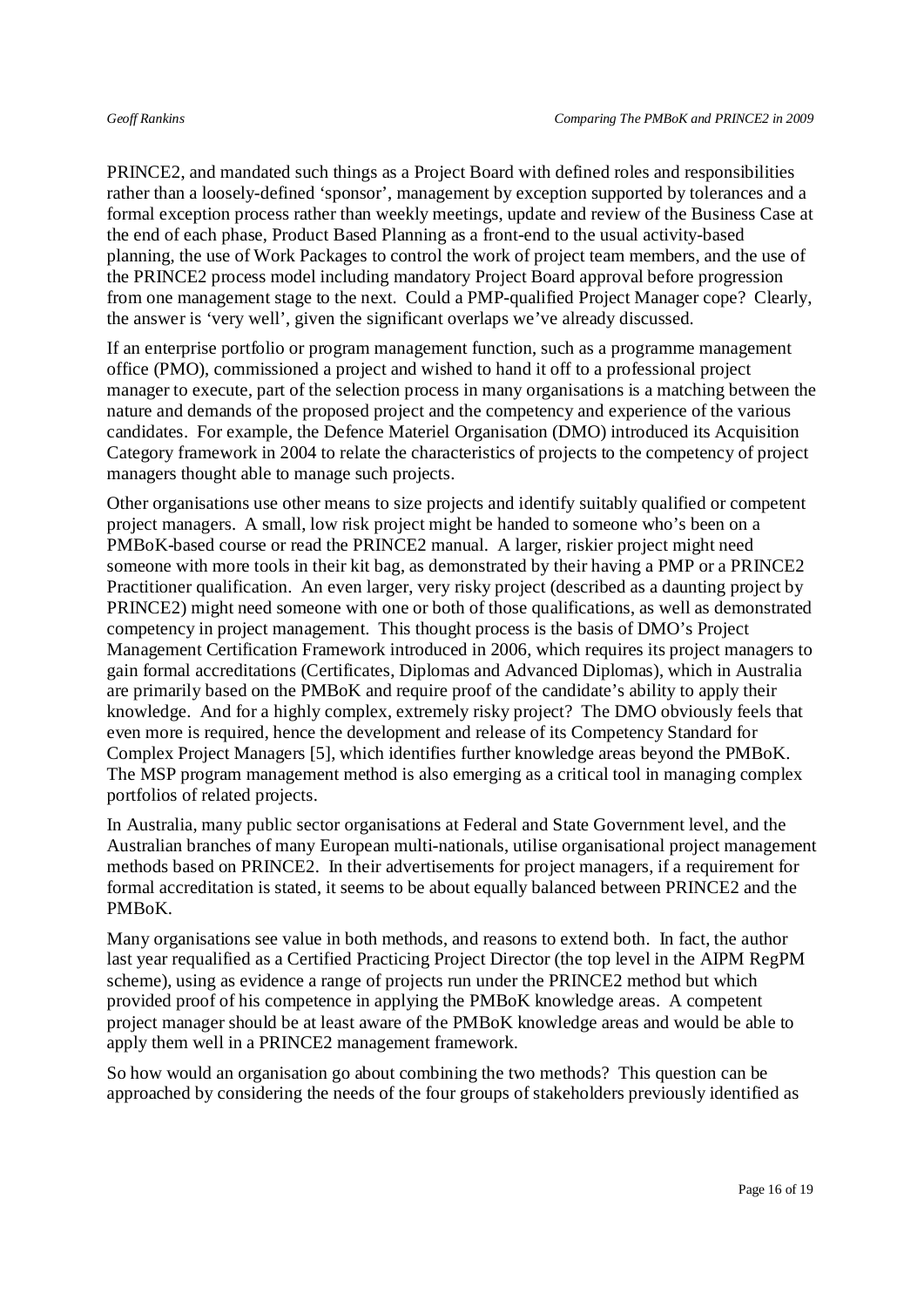**Very** Simple / Average / Complex / Complex / **Small Medium** Large Huae **PRINCE2 PRINCE2 PRINCE2** PRINCE2 **Controls** Governors **Controls** Controls (incl extensive **Controls** scaled (incl Assurance) Assurance) **P2 Process** P2 Process **P2 Process PMBoK or** Project Model + **PRINCE2-**Model + Model + **MSP PMBoK KAs + Managers PMBoK KAs PMBoK KAs** both scaled **Complex BoK PRINCE2 Team** PRINCE2 PRINCE2 PRINCE2 **Controls Members Controls Controls Controls** scaled **PRINCE2 or PRINCE2 or PRINCE2 or PRINCE2 or PMO PMBoK PMBoK PMBoK PMBoK** plus EVM plus EVM

project size or complexity increases. This diagram should be viewed in conjunction with the discussion that follows.

For all types of projects, in order to provide those responsible for governing projects with the controls they need, adoption of the PRINCE2 process model and the Project Board controls that it provides would seem to be a useful step. Organisations using the PMBoK would otherwise have to create these controls, in order to be seen to exercising effective organisational governance of their investments in project work.

Experience shows that for projects at the smaller, less complex end of the spectrum, either method will support project managers. As the size and complexity of the project increases, the project manager will need more and more tools to get ahead of the issues and cope with whatever emerges; PRINCE2 components will eventually not be enough. At the extreme end, not even the PMBoK is enough – hence the emergence in 2006 of the College of Complex Project Management, and the additional guidance that has been generated, as well as the growing swell of interest in MSP.

For project team members, various PRINCE2 artefacts – Product Description, Work Packages, Team Plans, Checkpoint Reports and associated processes for managing allocated work, help the team to plan and carry out their work, as well as providing the project manager with a standardised process for controlling the team's work.

For project support, both methods provide guidance, but at the complex end of the project spectrum, other controls and tools such as EVM will need to be introduced, and the project office is best displaced by a program management office. The guidance provided by P3O will also be highly useful.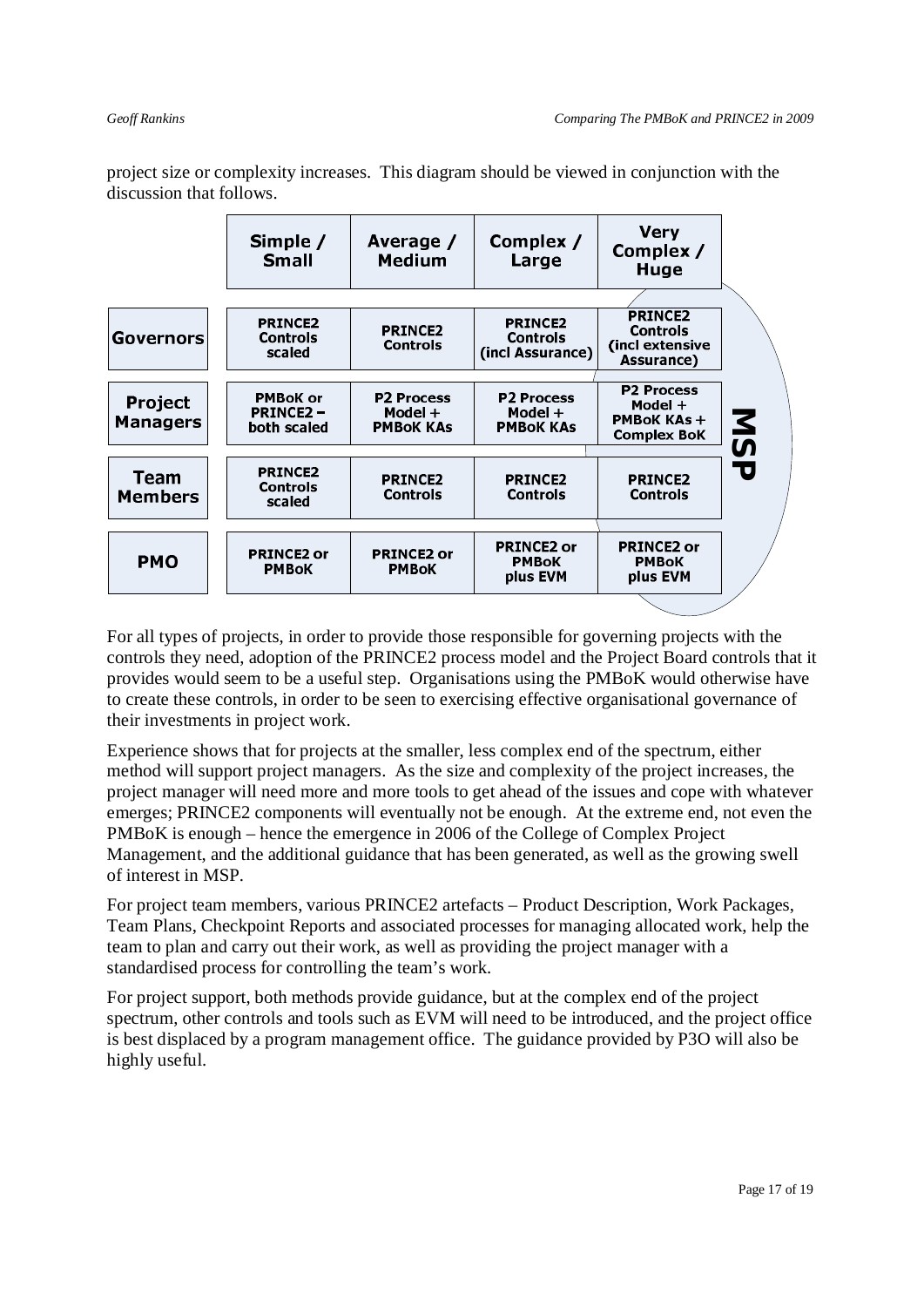## *Conclusion*

With respect to the needs of the project manager, the differences between the PMBoK and PRINCE2 methods appear to have narrowed since the last release of each method. In most, but not all, of the knowledge areas of project management, the PMBoK provides greater detail on tools and techniques, but at a high level the two methods are converging in this aspect. With respect to the needs of other roles, and from the point of view of the organisation as a whole, PRINCE2 has been greatly strengthened, whereas the PMBoK remains essentially silent, because it focuses on the needs of individual project managers. PRINCE2 provides a wider range of guidance to facilitate better organisational control of projects.

There is no reason why an organisational project management method based on PRINCE2 and hence mandating a range of formal controls under which all projects must operate, could not be used as the foundation for a project run by a project manager with a PMP rigorously utilising the knowledge areas of the PMBoK.

## *References*

[1] Project Management Institute, *The Project Management Body of Knowledge*, 4<sup>th</sup> edition, 2008 [2] Office of Government Commerce, *Managing Successful Projects with PRINCE2,* 5th edition, June 2009

[3] Office of Government Commerce, *Managing Successful Programmes,* 3rd edition, Nov 2007 [4] Office of Government Commerce, *Directing Successful Projects with PRINCE2*, 1<sup>st</sup> edition,

June 2009

[5] Defence Materiel Organisation, Department of Defence, *Competency Standard for Complex Project Management* version 2, 2006

[6] Office of Government Commerce, *Portfolio, Programme and Project Offices: P3O*, first edition, Oct 2008

[7] Office of Government Commerce, *Program and Project Sponsor*, first edition, 2007 (PPS) [8] Office of Government Commerce, *Gateway Review workbooks*, v2.0, 2007

[9] Office of Government Commerce, *Portfolio, Program, and Project Management Maturity Model*, v2.0, Jun 2008 (P3M3)

[10] Project Management Institute, *Organizational Project Management Maturity Model*, 2nd edition, 2008 (OPM3)

[11] Global Alliance for Project Performance Standards, accessed on 1 Sept 2009 at www.globalpmstandards.org

[12] Office of Government Commerce, *Guidance on Portfolio Management*, final public consultation draft, 2008

[13] Project Management Institute, *The Standard for Program Management*, 2nd edition, 2008

[14] Project Management Institute, *The Standard for Portfolio Management*, 2nd edition, 2008

## *Presenter Bio*

Geoff Rankins has been a practicing project manager for over 30 years, and has been recognised as a Certified Practicing Project Director by the Australian Institute of Project Management. He is convinced of the importance of well-formed and well-governed projects and programs to organisational success. As well as his ongoing contribution to real-world projects, he now offers